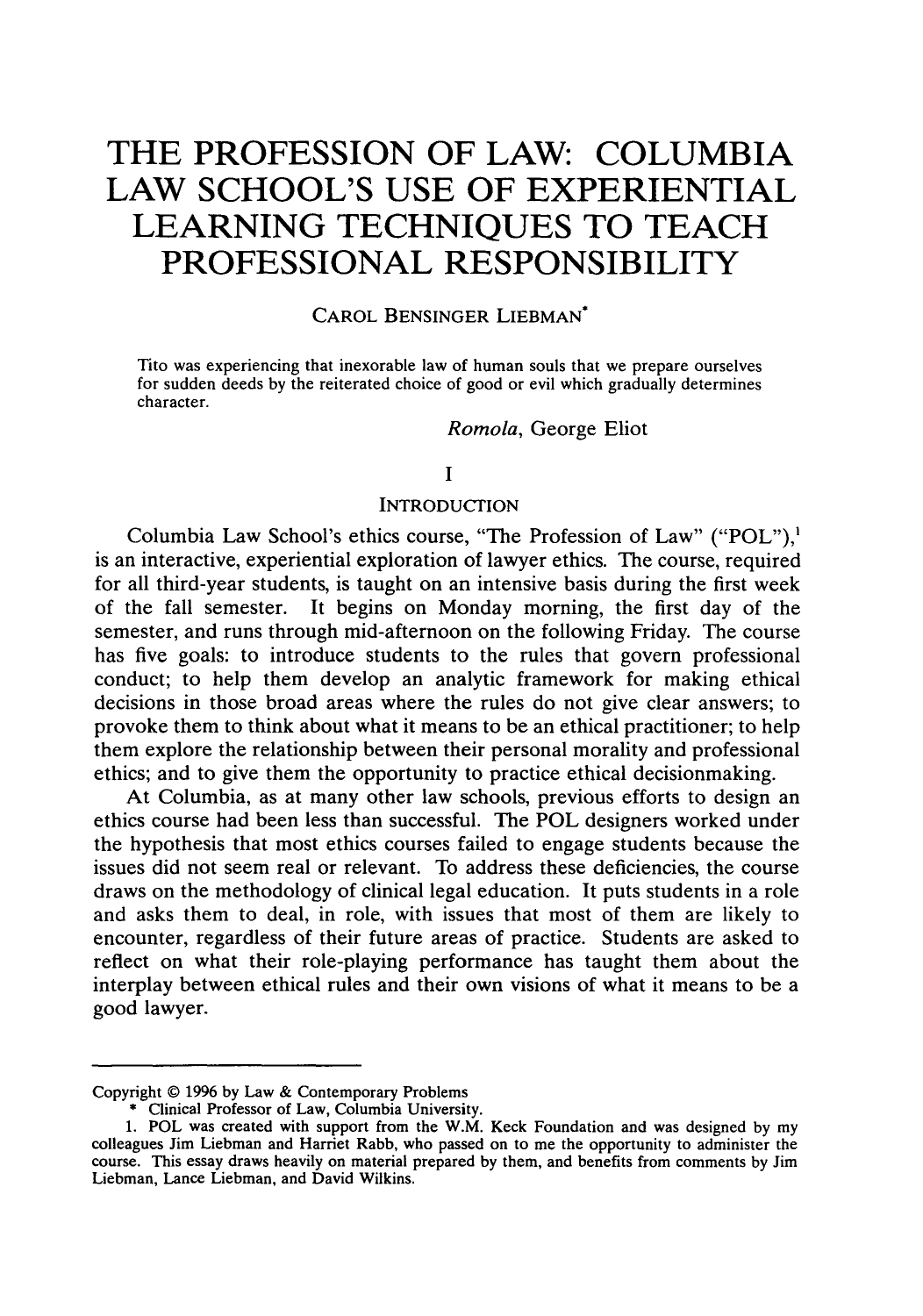The course uses three simulations. In the first, the Devon Leasing simulation,<sup>2</sup> which is based loosely on the OPM case,<sup>3</sup> students are placed in the role of a junior partner in a law firm that must decide whether the ethical rules require it to withdraw from further representation of its major client. In the John Henry Quiñones simulation,<sup>4</sup> the students play the role of a public defender representing Quifiones in his upcoming trial for felony murder and later, after conviction and a death sentence, when he wants to drop his appeal. The course concludes with the Travis simulation,<sup>5</sup> in which students working in small groups negotiate a separation agreement on behalf of either Millie or Carter Travis.

POL is a resource-intensive, administratively complex enterprise. In its most recent incarnation, eight faculty members taught the Devon problem and an additional six taught the Quifiones simulation. The Travis divorce negotiation requires even more staffing: thirty-two teachers, most of whom are practicing lawyers who volunteer their time; five walkie-talkie equipped high school and college students who help manage logistics; a faculty coordinator; and two support staff.<sup>6</sup>

One of the most interesting and successful aspects of POL is the involvement of practicing lawyers in both the design and teaching phases. **A** distinguished group of graduates served as advisers to and worked with the faculty members who designed the course.<sup>7</sup> The Travis simulation teachers have included senior litigators from major New York law firms, legal-aid lawyers, prosecutors from the **U.S.** Attorney's office, in-house counsel for corporations, and lawyers only a few years out of law school. These practitioners make the ethical issues raised seem both real and relevant to the students **by** connecting them to the practitioners' real life experiences. The practitioners who have taught the Travis simulation are so enthusiastic that some have altered vacation plans in order to participate, and we have a steady stream of volunteers who have heard about the program and want to take part.

In order to ensure that students get the same basic core experience regardless of who their teachers are, we have developed extensive teaching notes that focus both on content and pedagogy. We also have faculty meetings

<sup>2.</sup> The Devon simulation was written **by** Harriet Rabb, a George M. Jaffin Professor of Law and Social Responsibility at Columbia Law School, who is currently on leave and serving as General Counsel for the Department of Health and Human Services.

**<sup>3.</sup>** The case study "OPM Leasing Services, Inc." (in which OPM stands for Other People's Money) is a case in which the founders of OPM used the company to defraud lenders. The founders were convicted of fraud and given prison sentences. *See* **PHILIP HEYMANN & LANCE LIEBMAN, THE SOCIAL RESPONSIBILITY OF LAWYERS:** OPM **LEASING SERVICES,** INC. 184-215 **(1988).**

<sup>4.</sup> The Quifiones simulation was written **by** Jim Liebman, Professor of Law, Columbia University.

**<sup>5.</sup>** The Travis simulation was written **by** Harriet Rabb, Professor of Law, Columbia University.

**<sup>6.</sup>** While Columbia has chosen to operate POL on an intensive basis, the materials would also work in a traditional course, although, perhaps, with somewhat lessened impact.

**<sup>7.</sup>** The following served as members of the Advisory Board: Molly **S.** Boast, Jane **E.** Booth, Juan Cartagena, Hon. Marvin **E.** Frankel, Ronald Gilson, Harvey **J.** Goldschmid, Paul R. Grand, Robert M. Heller, Jeh **C.** Johnson, Philip **A.** Lacovara, Nathan Leventhal, George W. Madison, Elizabeth Jane Oestreich, Benito Romano, Minna Schrag, Hillard Wiese, and Fredric W. Yerman.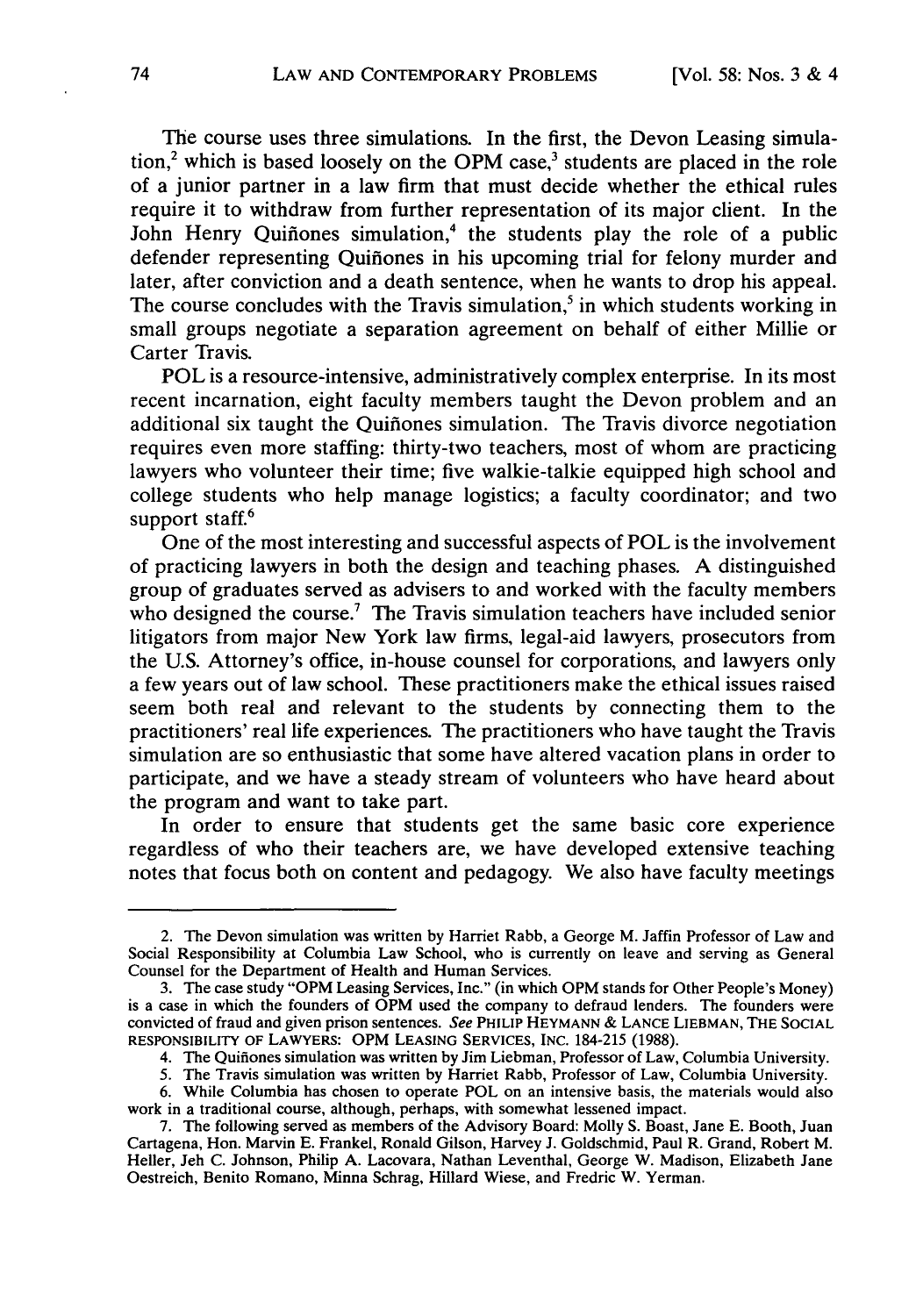before and, usually, after each simulation to discuss format and teaching goals, to evaluate the sessions, and to get suggestions for the following year.

The following sections of this essay will describe the course in some detail, summarize student reaction, discuss some of the lessons the faculty has learned from offering the course, and, finally, explore the future challenges presented by POL and teaching ethics generally.

#### II

# DESCRIPTION OF THE PROFESSION OF LAW COURSE

#### A. The Initial Assignment

A few weeks before the end of spring semester, second-year students receive a memorandum that introduces them to POL and gives them reading and writing assignments to complete during the summer. First, the students read material introducing them to competing views of both the lawyer's professional role and the basic aims of professional ethics rules.<sup>8</sup> They then read through the Model Rules<sup>9</sup> and the Code.<sup>10</sup> After completing the reading assignment students are asked to choose provisionally among a range of competing philosophical views regarding the basic role lawyers ought to assume in carrying out their professional ethical obligations. In some cases, those competing models define the lawyer's role in terms of the lawyer's overriding professional goal. For example, the overriding professional goal could be to maximize the client's autonomy, to act morally, to serve as moral conscience for the client, or to guarantee the justness of the outcomes the client achieves. In other cases, the competing models define the lawyer's role in terms of the kind of interactions the lawyer typically should attempt to have with the client. The lawyer could listen, advise when and as requested, facilitate, caution and counsel, even when not requested, or challenge the client and advocate the attorney's view of the most just outcome.

Having decided provisionally which view fits their own conception of lawyer ethics, students are asked to write a short paper explaining the reasons for that choice and how it would lead them to respond in one of several hypothetical or real situations presenting difficult ethical questions. The papers are handed in at the beginning of the first class.

<sup>8.</sup> During the first two years of POL, we used a selection of articles that we compiled. We are currently assigning selections from Deborah L. Rhode, **PROFESSIONAL** RESPONSIBILITY: **ETHICS** BY THE PERVASIVE METHOD (1994). Asking students to pick from a selection of models of ethical lawyering seems a useful way to introduce them to the literature, even at the risk of initially suggesting an oversimplified either-or choice. As the course unfolds, the students have the opportunity to see that life (even simulated life) is more complex than the models and that their choices may be greatly influenced by context.

<sup>9.</sup> MODEL **RULES** OF PROFESSIONAL **CONDUCT** (1992).

**<sup>10.</sup> MODEL CODE OF PROFESSIONAL** RESPONSIBILITY (1990).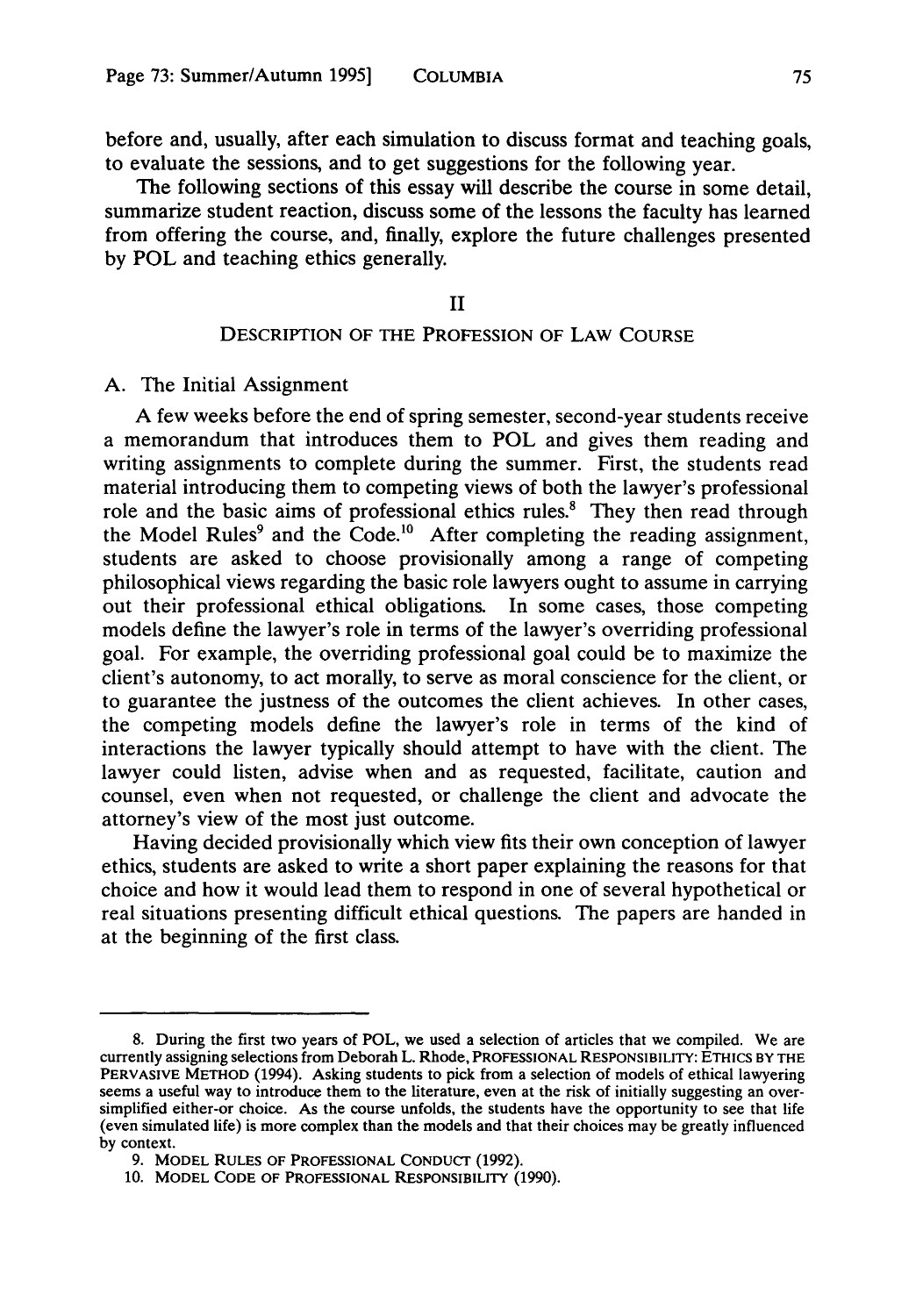## B. The Introductory Class

The course begins with an opening session taught to the entire class of 350, which is designed to emphasize the relevance of the week's work to their professional lives and to explore the summer readings and the positions students took in their initial papers. Assembling the entire third-year class as a single group in an academic setting adds a certain amount of ceremony to the course opening. The size of the group no doubt also means that participation in the discussion is limited.

Though brief, the opening session sets the philosophical stage for the more concrete discussions that follow in the next sessions. The faculty member who leads this opening discussion is charged with broadly reviewing the models of lawyer roles presented in the summer readings. The themes of the summer readings and initial class provide a frame of reference throughout the week.

## C. The Devon Leasing Simulation

The introductory class is followed by the Devon Leasing simulation, which changes the level of focus from the philosophical "forest" of the summer readings, initial paper, and first class, to the doctrinal trees. It does so by presenting students with an unfolding story of fast-paced events in the midst of which certain ethical decision points are "freeze-framed." Students are called upon to interact with particular characters, and the relatively clear rules applicable to those decisions are discussed.

This session is designed to introduce students to ethical problems encountered in private firm and business-oriented practice (for example, conflicts between individual and corporate clients, demands of confidentiality versus nonparticipation in or disclosure of ongoing frauds and crimes, and circumstances in which withdrawal as counsel is permitted or required). The students face the pressures created by competing economic and ethical demands and consider the first of several contexts in which to test the various models of professional ethical behavior that they provisionally chose in the first session.

The Devon problem is taught to groups of ninety students by four teams of faculty members. The faculty teams consist of one expert on corporate law and one teacher with a background in experiential learning.<sup>11</sup>

Several pedagogical techniques are used to keep students engaged in the exercise during a long day that begins at 9 a.m. with the introductory class and ends at 6 p.m. The professors act out seven vignettes that frame each decision point. They then freeze the action, ask all the students to decide how they would proceed, and invite volunteers to join in by acting as a junior partner.

<sup>11.</sup> During the first two years of POL, the Devon Problem was taught to the entire 350-person class in a teaching tour de force by Professors Jerry Lynch and Harriet Rabb. Beginning with the fall 1995 offering, we decided to divide the class into four sections, giving up the benefits of a uniform initial experience in favor of increased opportunity for student participation in smaller sections.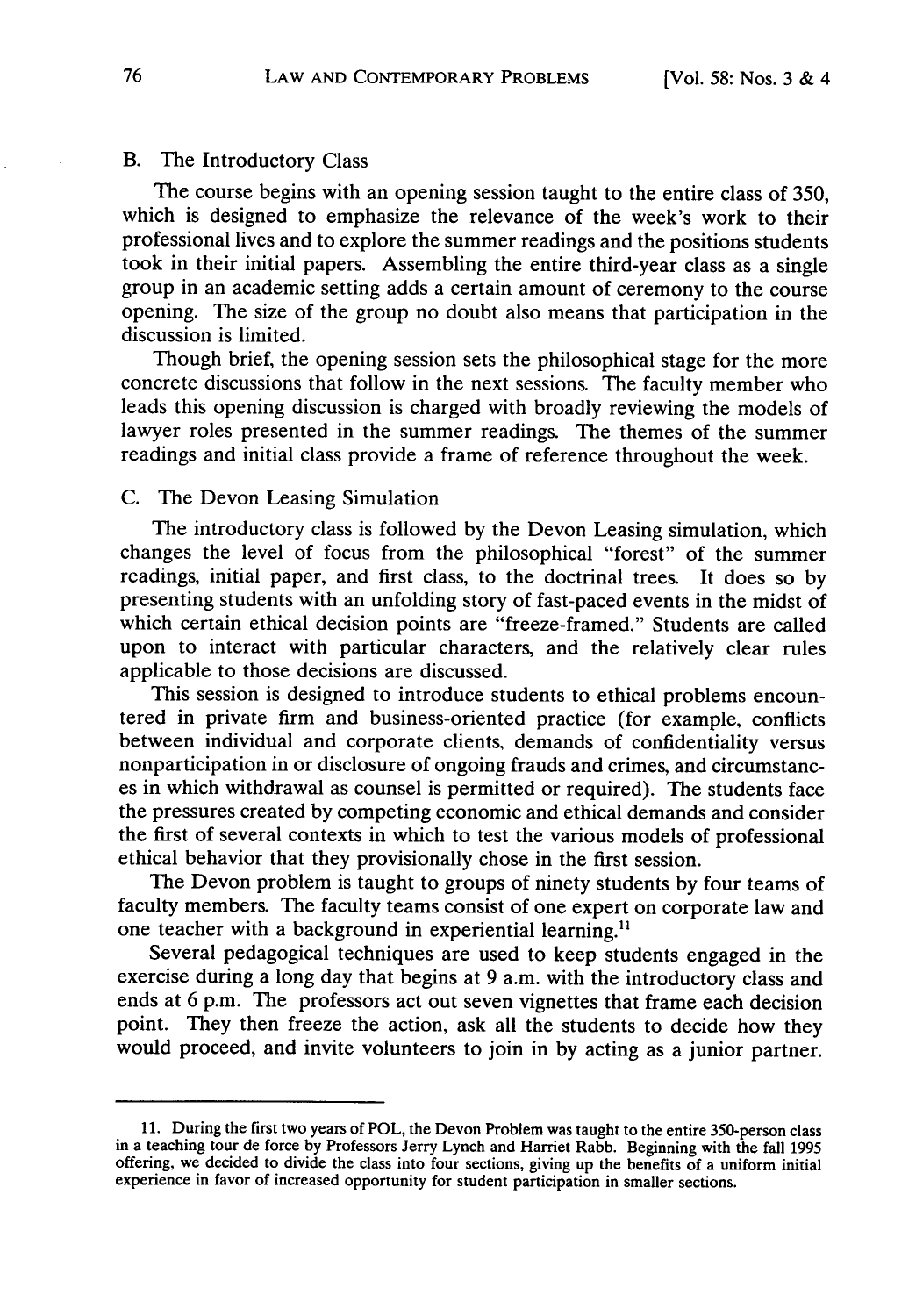The student role players and their classmates then have the opportunity, out of role, to defend the junior partner's chosen course of action. For example, in scene two, the student junior partners are asked by a senior partner, played by a faculty member, to attend an unscheduled meeting with Bruce Austin, CEO of Devon. Austin tells his lawyers that as an officer of Devon, he has engaged in certain acts of financial impropriety which he greatly regrets. Austin assures his lawyers that the bad behavior has ended and offers to tell them the details if they promise not to tell anyone what he is about to confess. Before he can say more, the senior partner asks Austin why he is moved to make this confession. Austin says his conscience is bothering him, and he wants to get the matter off his chest. At this point, the senior partner asks the "junior partners" to step into a conference room without the client.

The senior partner-teacher begins the discussion by asking the junior partners what should be done at this point. Should they press Austin for details? Encourage him to remain silent? What are the counseling issues? How do they reconcile the lawyer's obligation to be fully informed with Austin's attempt to put conditions on the lawyer's attempt to acquire information? How do they explain the lawyer's confidentiality responsibilities and limitations on confidentiality? Who is the client? As students develop ideas of how to As students develop ideas of how to respond to Austin, they are asked to role-play their proposed responses with the teacher acting the part of Austin.

As the other scenes unfold in the course of the simulation, students, still in role as a junior partner in the firm, have further conversations with Austin, the chief financial officer, and other lawyers, all played by one of the teachers. At the end of each scene, we supplement the discussions with a set of written questions designed to make the students commit to a position about how the law firm should respond to the ethical problem featured in each scene. The students then compare their decisions to those of their classmates before moving on to the next set of events. The use of freeze-frame demonstrations followed by the mandatory decisionmaking is designed to convey various aspects of "reallife" ethical decisionmaking: the way situations with ethical consequences evolve and shift as new information becomes available; a sense of the speed with which complicating events may occur; the lawyer's frequent inability to avoid ethically charged decisions; and the financial, interpersonal, and other pressures that compete with ethical considerations.

In making their decisions throughout the Devon simulation, students are asked to attend not only to the ethical rules but also to their own and the firm's economic and status goals. The students thus are placed in a position to "lose" not only if they make incorrect decisions according to a generally applicable set of ethical rules but also if, out of an excess of ethical caution, they make decisions that are economically or professionally damaging to themselves, to the firm, or to the client.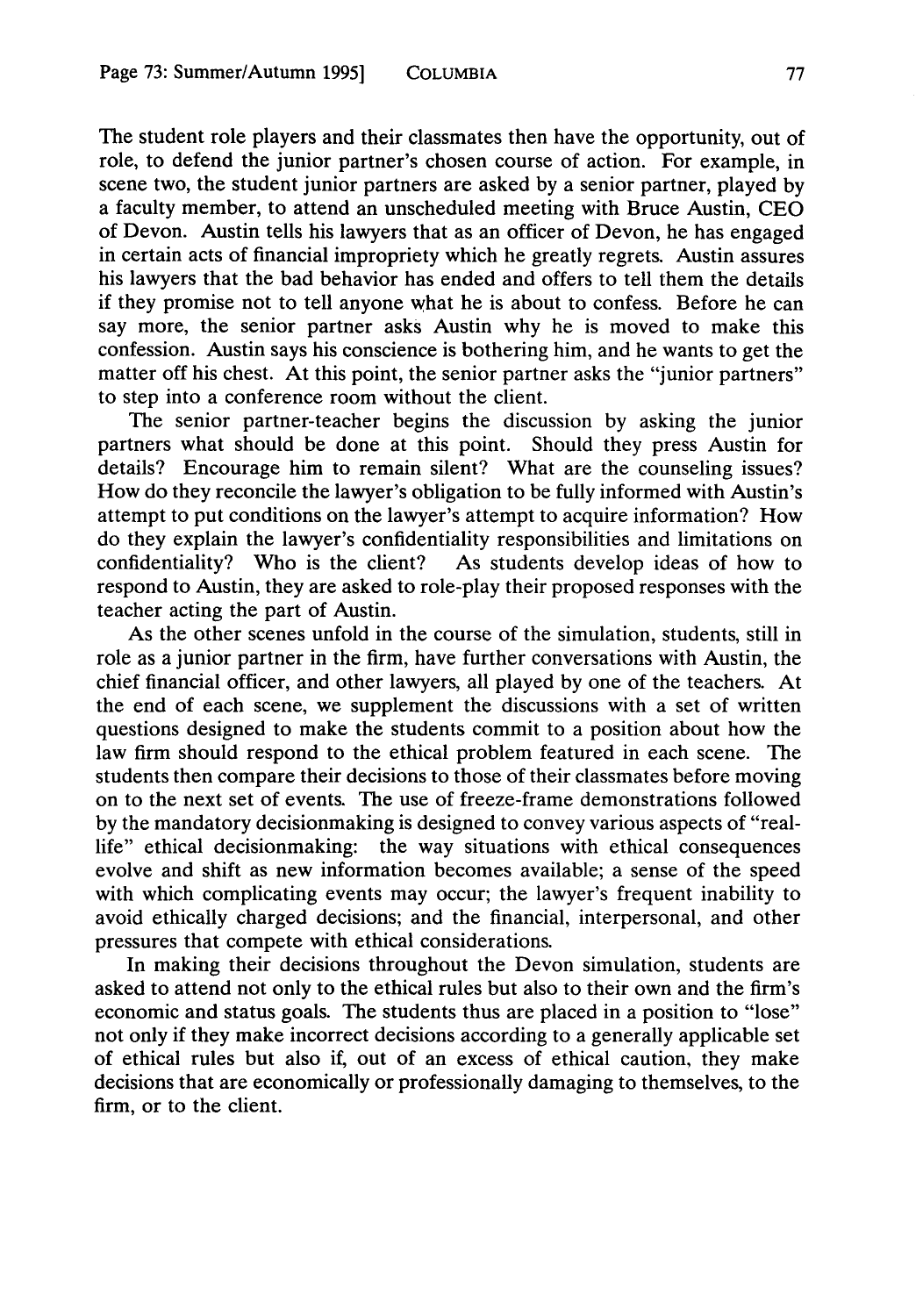At the end of the four-and-one-half hour Devon simulation, $12$  the law firm decides it must withdraw as counsel. The students are then presented with a final problem: how to respond to a phone call from a close friend asking whether there is anything the friend's law firm should know before taking on the Devon Corporation as a client.

The students are given one hour to write a letter to the friend, and are charged with trying to reconcile several goals: discharging the personal and moral obligation not to sandbag the friend and his firm; giving the friend as much warning as the rules permit regarding the representation; and preserving the confidences and secrets that are more apt to be disclosed in oral communication. At the end of the hour, students return to class, hand in their letters, and compare their letters to one written by a Columbia professor who is an expert on corporate law.

D. The John Henry Quifiones Simulation

On the second day, the class is divided into six sections of approximately sixty students to work on the Quifiones simulation. This simulation uses an intermediate focus that invites students to consider how their broader philosophical views on the lawyer's role affect their responses to ethical problems that are not clearly or satisfactorily addressed in the ethics rules.

Students are asked to take on the role of a staff attorney in the Office of the Public Defender in Columbia, Georgia. They are assigned to represent John Henry Quiñones, who is charged as an accessory to a capital felony murder, an offense for which he may be sentenced to death if convicted. In the morning session, each class watches a videotape of an interview between Quifiones and his lawyer. In the initial segment of the videotape, Quifiones demands that he be allowed to testify and makes statements that might be interpreted as revealing a plan to testify falsely. Subsequent segments of the videotape provide a focus for discussion by demonstrating three different ways a lawyer might approach conversations with the client. The segments explore possible legal and factual positions and ways to prepare the client to testify without aiding client perjury in the process. This segment of the Quifiones problem explores the tension between, on the one hand, the lawyer's need to earn the client's trust and also to trust the client and, on the other hand, the lawyer's need to uphold the integrity of the judicial system. The problem also raises questions about issues that might arise in the lawyer-client relationship because of differences in ethnic or class background.

In the afternoon, students continue their representation of Quifiones in a new context. Having been convicted of felony murder and sentenced to death, Quifiones has unexpectedly directed his lawyer to drop his appeal a few days before the appeal brief is due. During the class, students examine the role of lawyer as counselor as they wrestle with various questions: To what extent must

<sup>12.</sup> The day is broken up by a welcome-back picnic lunch for the third-year class.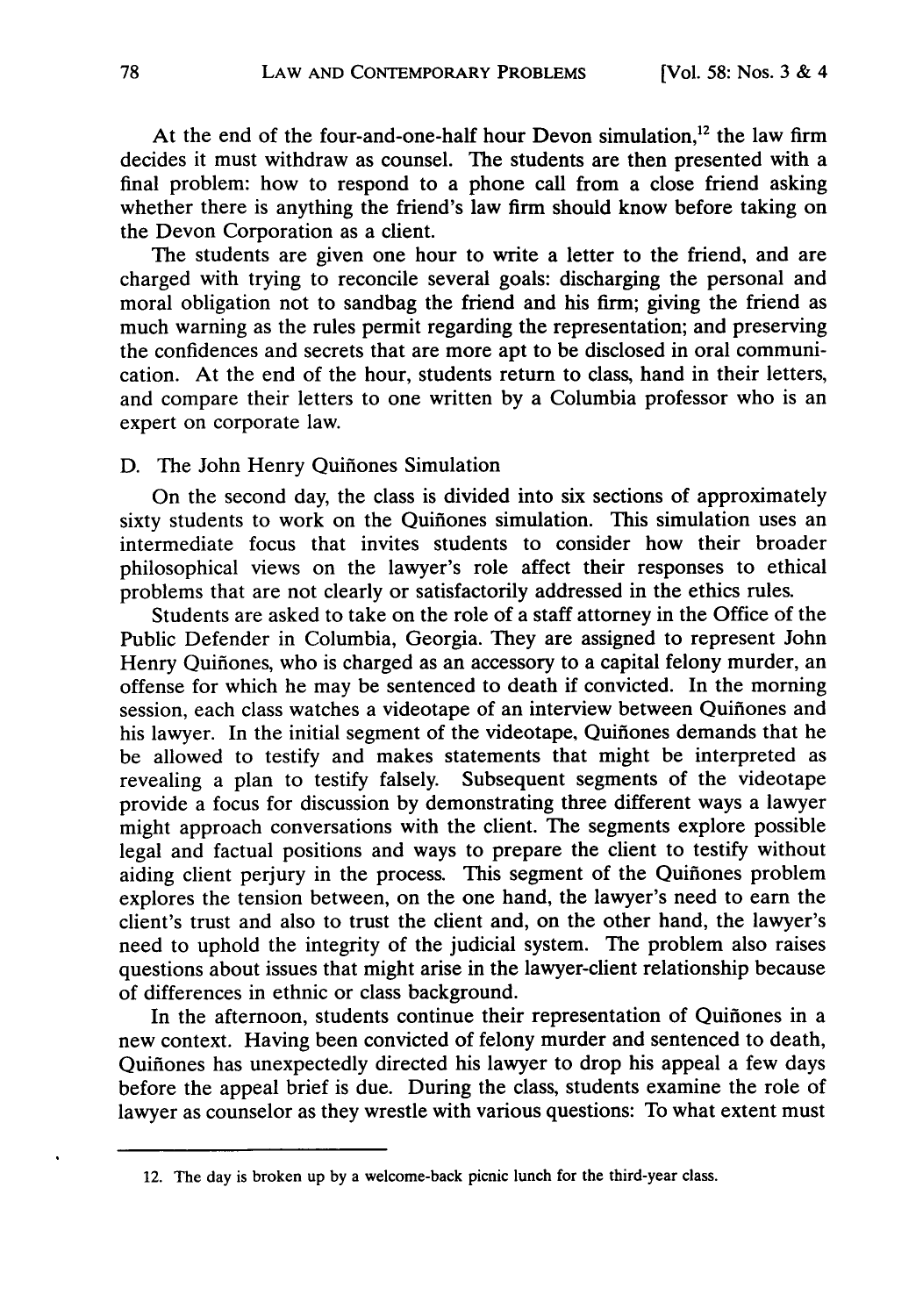a lawyer help a client pursue an objective that is lawful but politically, morally, or religiously repugnant to the lawyer? When may a lawyer pursue an objective the lawyer believes to be in the best interest of the client but which is contrary to the objectives that the client asks the lawyer to pursue? How far must and may a lawyer's counseling of a client extend in regard to political, moral, religious, psychological, and interpersonal ramifications of the lawful objectives chosen by the client? Again the discussion is aided by videotapes prepared for the course. The tapes show the lawyer's initial discussion with Quifiones about his decision to withdraw his appeal, followed by three possible ways the lawyer might continue that discussion. The lawyer's capacity to change her ethical obligations by changing her assessment of the client's competence provides a parallel to the morning session's exploration of the lawyer's ability to change her ethical obligations by changing her degree of certainty about whether or not the client is preparing to commit perjury.

# E. The Travis Simulation

The Travis divorce simulation is the emotional and experiential high point of the course. As the students take on representation of either Millie or Carter Travis, we want them to blend references to the Code and the Rules with their own sense of themselves as good lawyers. The problem is designed to help own sense of themselves as good lawyers. them explore where, given their own values and vision of lawyering, they will draw the line regarding what they may and will do to advance their client's interests. $^{13}$ 

On Wednesday, Thursday, and Friday, the class is divided into thirty-two law firms of eleven or twelve students. Half the class is assigned to represent Millie Travis and the other half to represent Carter Travis as they negotiate a separation agreement. A teacher works with each firm throughout the A teacher works with each firm throughout the simulation and plays the role of the client for the opposing firm. Most of the thirty-two teachers are Columbia Law School graduates<sup>14</sup> who volunteer twoand one-half days to teach the simulation and who also spend significant amounts of time preparing for the simulation, including time spent at faculty meetings prior to and during the simulation. Materials guide the faculty through each stage of the simulation, and detailed teaching notes explain the goals of each segment, the roles of the teachers (observer, facilitator, didactic discussion leader) during each segment, the issues that are likely to arise, and the tasks that should be accomplished. The teaching notes also provide questions that can be used to guide students through each segment of the simulation. Other teaching aids include a summary of facts and a list of the ethical issues raised in each client's initial interview.

<sup>13.</sup> With the instructions for the Travis simulation, students receive a financial fact sheet prepared by the parties and a Reference Service Abstract of Matrimonial Law.

<sup>14.</sup> A few are practitioners with close ties to Columbia or members of the Columbia Law School faculty or administration.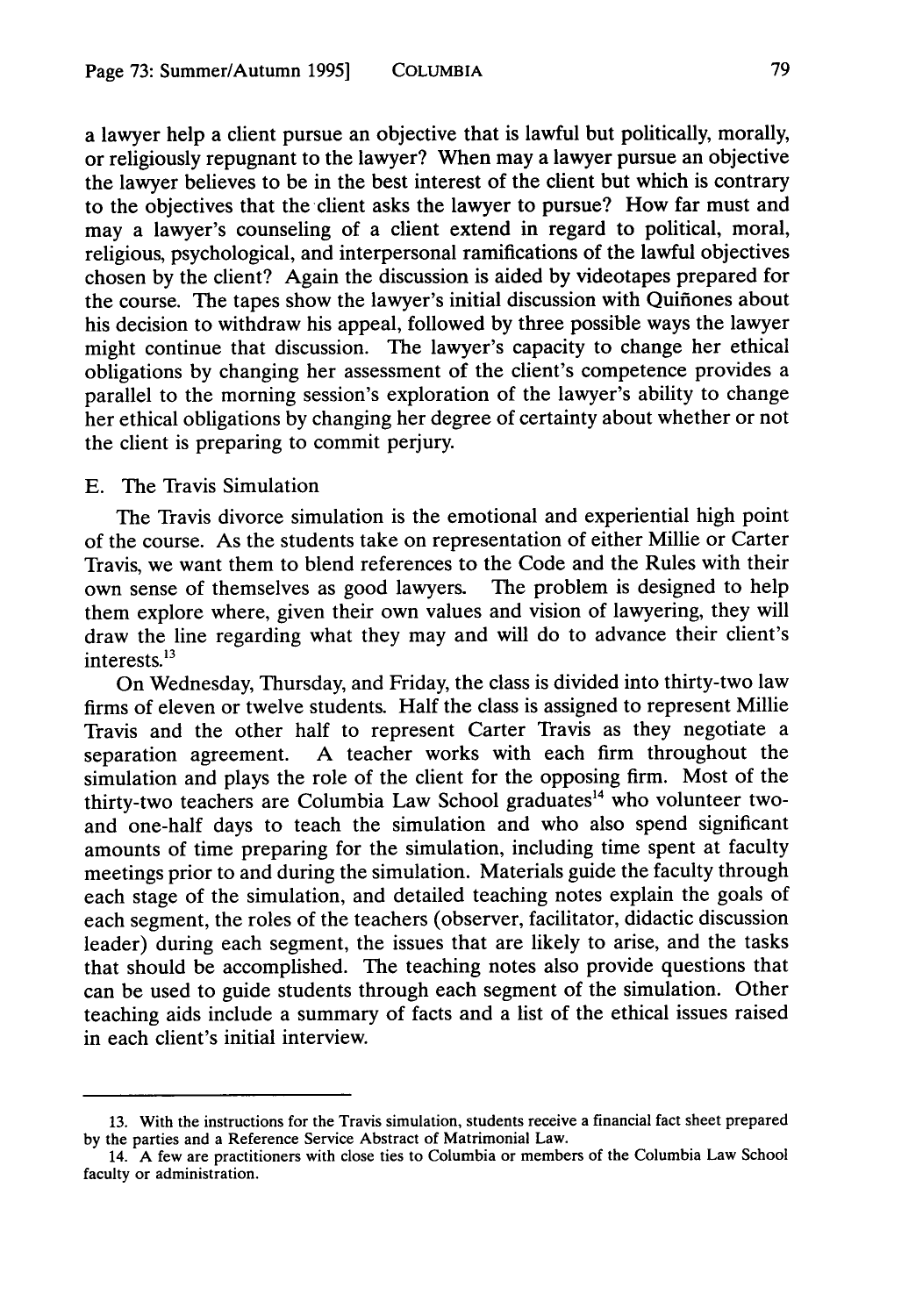The simulation begins with each half of the class viewing a videotape of an initial interview with its client. The interview is laden with ethical issues. The students then spend the rest of the day working individually and then in their respective law firms identifying the ethical issues, planning how to deal with those issues both in meetings with their clients and in the negotiation with the other side, planning how to identify and pursue the client's goals in the upcoming client interviews and negotiation sessions, and meeting with their clients.

During the second day of the simulation, students draw cards assigning their roles as, for example, client interviewer or negotiator. Then the students conduct follow-up interviews with their clients, counsel their clients about the ethical issues, and negotiate a settlement agreement with the opposing law firm.

Once the negotiations begin, the firms are split into two negotiating subteams made up of three negotiators and three observers. At various times during the simulation, the negotiators and observers switch roles. One teacher observes each negotiation. After the simulation ends, the teachers meet for three hours with the faculty directors of POL to discuss the events of the day and prepare for the next morning's debriefing classes.

Some of the most powerful teaching during POL takes place on the final Friday. In a succession of meetings with their clients, adversaries, and teachers, students must face the consequences of their behavior during the simulation. During the first of three debriefing sessions, each firm meets with the faculty member who played its client. In this session, students are asked to consider the impact of their ethical decisions on their clients. The session begins in role with two students from each negotiating sub-team presenting their team agreement to the client. The client-teacher responds initially in role and then out of role. Teachers are encouraged to raise several issues: the student lawyers' failure to counsel them about the implications of client proposals (implications that become apparent to the client once the agreement has been made); the student lawyers' failure to follow client instructions (for example, by making an issue out of the items of personal property that the clients already agreed on); or student lawyers' behavior during counseling sessions that left the client uncertain about whether to recommend the firm in the future.

Each firm then meets with its teacher/facilitator to discuss the extent to which the firm followed its plan for dealing with ethical issues, the reasons for any deviations, and the extent to which efforts to identify and approach ethical problems lead to sound or unsound ethical judgments when action finally was required. They consider the ways the pressures of the moment and the thrill of the negotiating game interfered with following through on plans for dealing with ethical issues. Despite working together during the planning stage of the simulation, the two six-person negotiation sub-teams often perform in very different ways during the negotiation. The students are encouraged to consider the factors that produced different results. Students also consider the impact of their ethical decisionmaking on their own sense of themselves as professionals.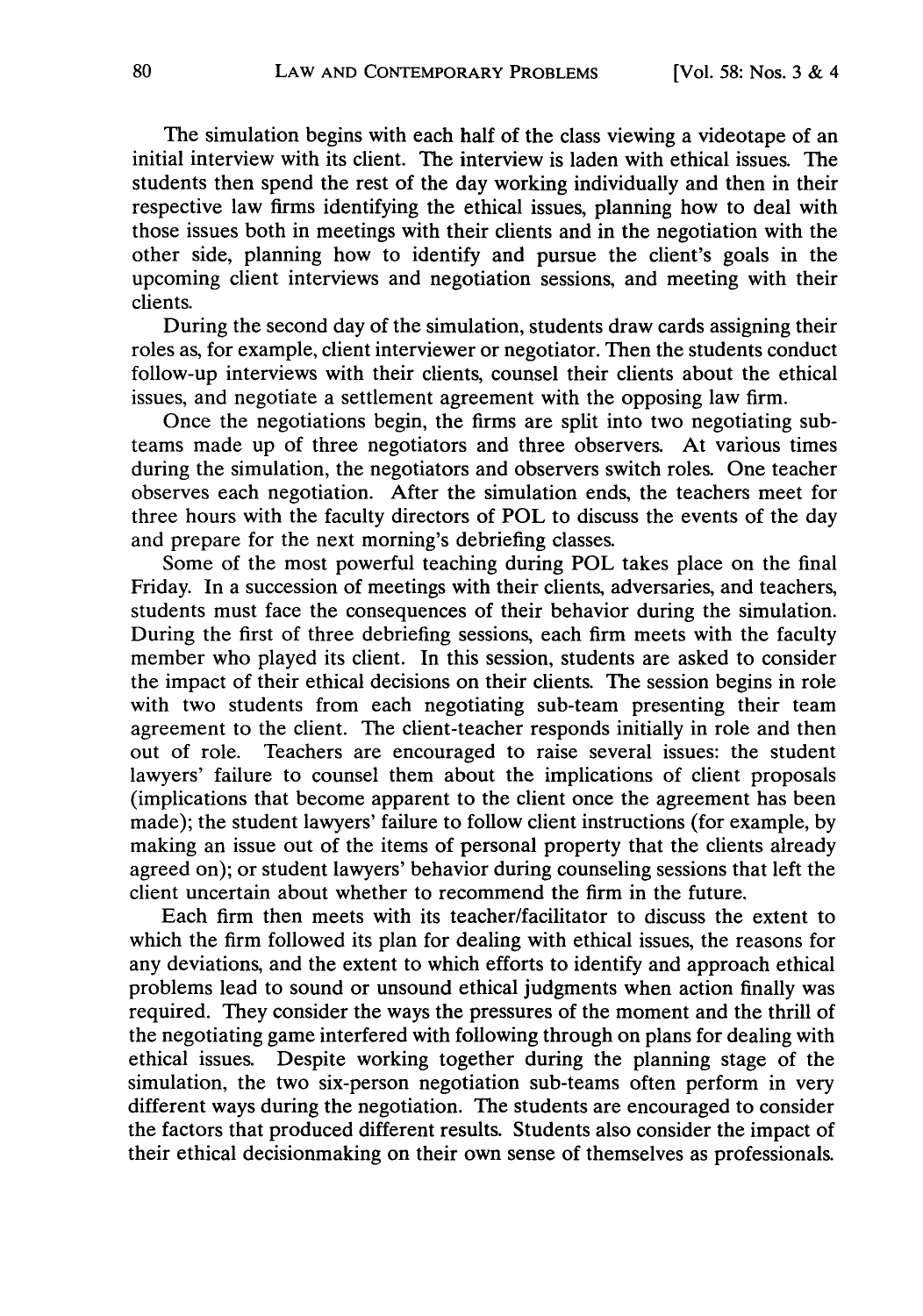Following the first two debriefing sessions, each side sees the other side's initial interview videotape. Opposing firms then meet to discuss the ethical choices made by each firm during the negotiations. In these sessions, which are sometimes heated, students have the opportunity to learn how their opponents rate their ethical behavior. Teachers are encouraged to make the point that, even if the students are satisfied with their own behavior, the fact that other lawyers think ill of them can have important consequences for their reputations and their business dealings.

# F. Final Events

POL ends with all of the students collectively revisiting the themes of the first class and discussing the impact of their experiences during the week on their initial views of lawyer roles and ethics.<sup>15</sup> The final assignment is a paper, due two weeks after the end of the course, on one of the issues in the Quifiones simulation. In the papers, the students discuss how they would handle the issue and explore how that decision was affected by their role choice in the original paper and by their experiences during the week.

# G. Evaluation of Student Performance

Because much of the learning that goes on during POL depends on student participation, students are required to attend each session of the course and attendance is taken in each session. Students who do miss part of POL are given make-up assignments that involve watching a videotape of the missed class and reacting in writing to what they watched.

Students are graded on a credit/no-credit basis. In addition to attendance, four components are considered in the grading process: the initial role paper; the Devon letter; their performance during the Travis simulation; and the final Quifiones paper. The papers are read by one of ten faculty members, several of whom do not teach during POL. All of the failing and marginal papers (approximately fifteen to twenty each year) are also read by the two faculty members who administer the course. In this way, we are able to ensure that a uniform standard is used to identify students who should not receive credit for the course. The size of the Devon and Quifiones classes makes it impossible to evaluate class performance in those sessions, but student work on the Travis simulation is taken into account. Teachers are asked to take note of students whose performance was outstanding and of those who failed to participate

<sup>15.</sup> Even though it theoretically makes sense to end the week with a return to the broader philosophical issues with which we began, it has been difficult to keep students engaged during the final class. We are considering either redesigning this session or abandoning it. If we do not have a final "big theme" session, we will need to redesign the students' final paper to achieve some of the goals of that class. On the other hand, simply hearing a few classmates declare to the others present that their view of their proper legal role has changed or been refined on the basis of actually living out that role in the simulations provides an important message that should be preserved.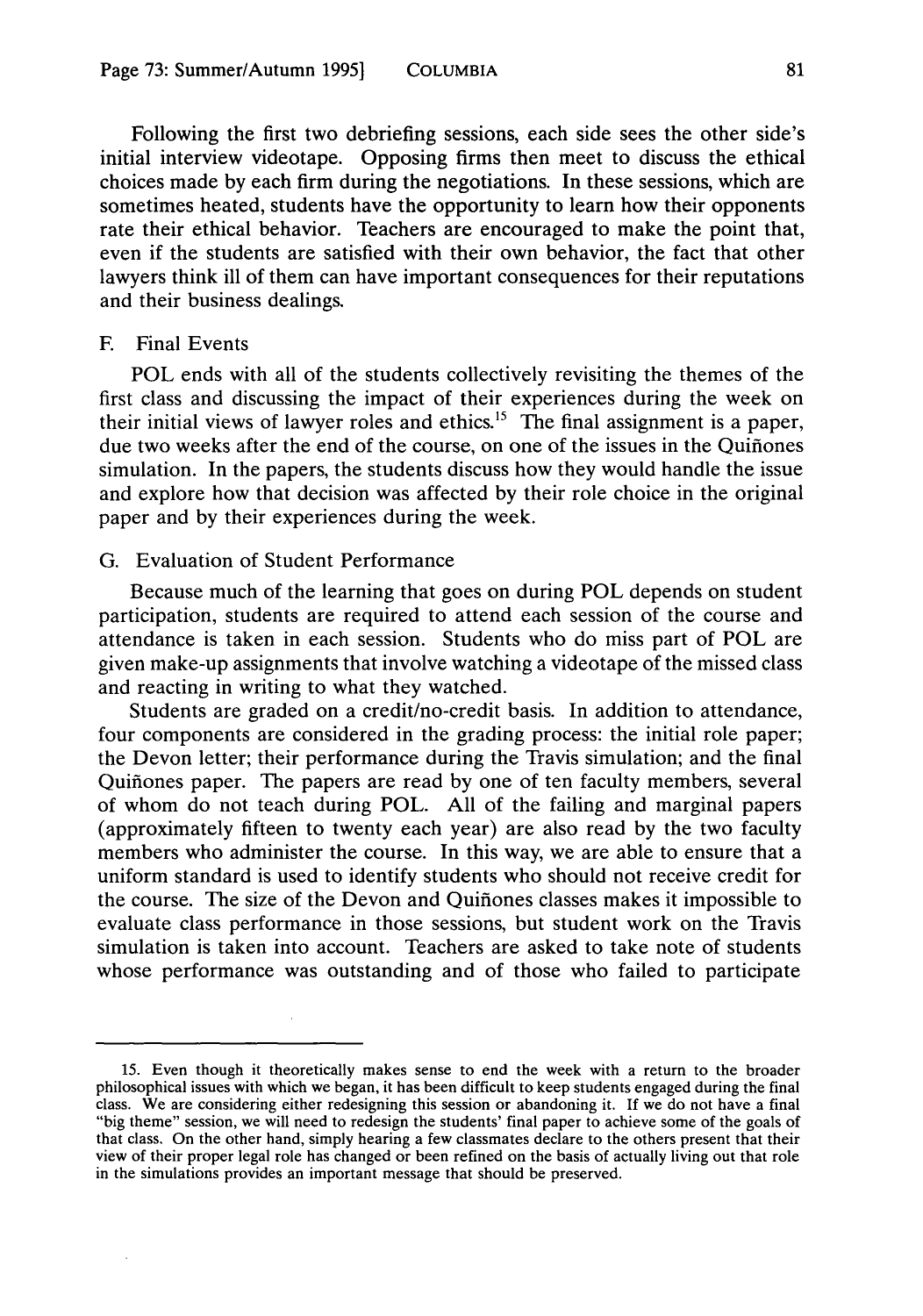appropriately. That information can tip students whose written work is marginal into either the credit or no-credit group.

Because students must successfully complete POL in order to graduate, those whose work is not of credit quality receive a letter asking them to meet with one of the two faculty directors of POL. In most cases, the students are given the choice of rewriting one or more of the papers or of taking on a new writing assignment in order to bring their work up to a credit-worthy standard. In the first year of the course, approximately twenty-five students' work was not worthy of credit. Last year, that number fell to approximately twelve.

#### III

# STUDENT RESPONSE

The strong positive impact of POL on students is evidenced by their responses to the course evaluation, their individual comments about the course, their final papers, follow-up focus group lunches, and individual conversations with students. All of that data reveals that the course successfully involves the students with the material and helps most of them begin to develop an analytical framework for making decisions about the ethical issues they will face in practice.

On evaluation forms filled out during the final POL class, students not surprisingly gave the Travis simulation the highest rating. On a five-point scale, it received an overall rating of 4.54.16 The Devon simulation received an overall rating of 3.08 and the Quifiones problem a 3.74. It is not surprising that the small-section, highly interactive Travis simulation received such a high rating. In fact, we have some sense that the ratings for Quifiones and Devon might have been higher had those experiences not been in competition with the Travis simulation. When asked to compare POL to other courses they have taken at Columbia Law School, students gave POL a 3.70 rating, meaning they consider it to be an above-average course. This latter data may be compared to course evaluations of Columbia Law School's two preceding mandatory ethics courses, each of which consistently rated well below average.

We were particularly pleased with the high marks the POL teachers received. Ratings for our graduates and other practitioners who taught the Travis simulation were especially high. Students were impressed with the way these teachers explained and presented the course material, connected the course to their own experiences in practice, and showed respect and concern for the students. The overall average for outside teachers of the Travis Simulation was 4.29. The average rating for the Quifiones teachers was 4.05 and for the larger section Devon teachers 3.82.

**<sup>16.</sup>** Except where otherwise noted, evaluation ratings in this section are the average for the three years of the course. The overall effectiveness ratings for the Quifiones and Travis problems are the averages of only the first two years' responses (1993-94) because that question was not included in the most recent course evaluation.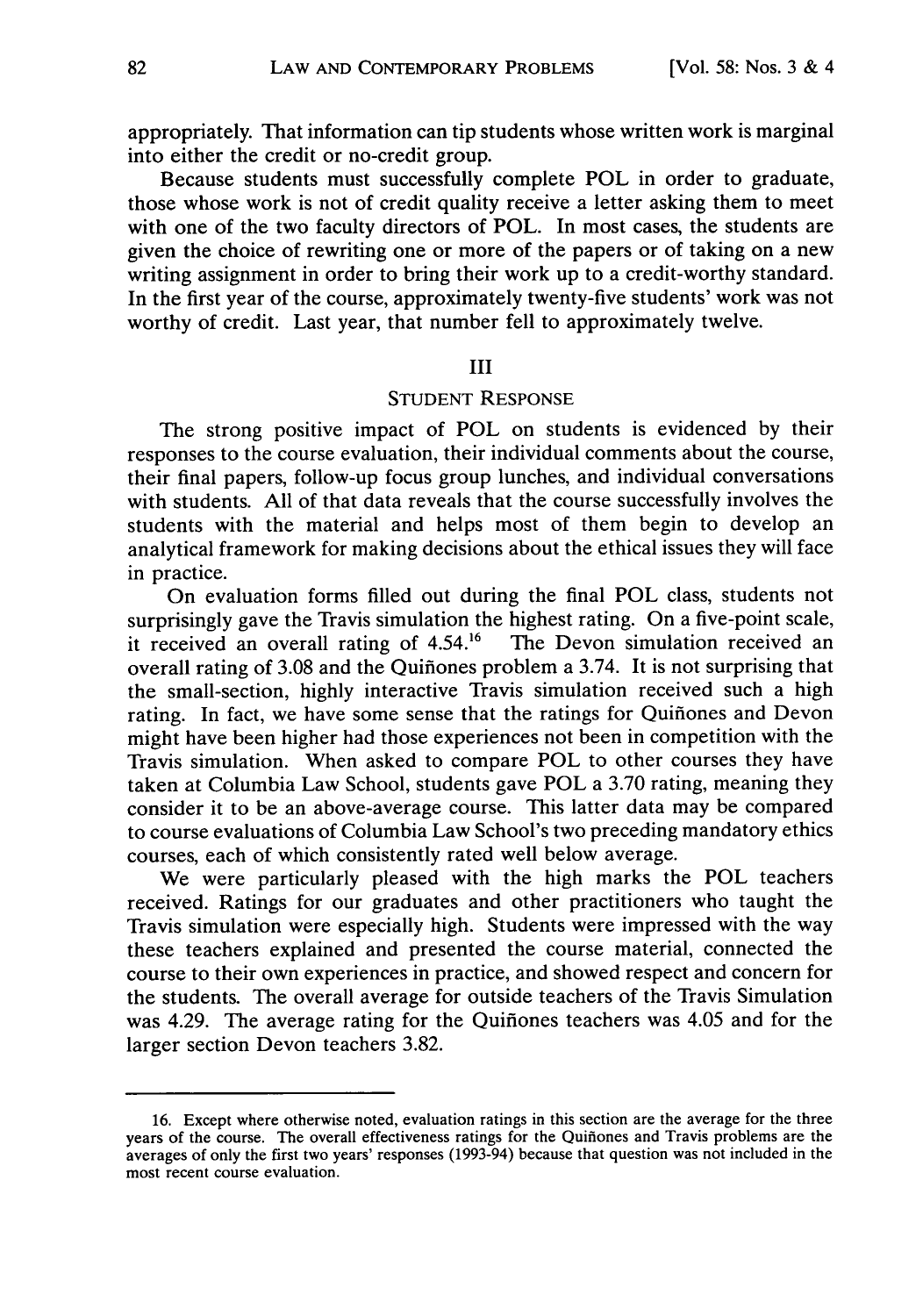Students did have some negative things to say about POL in comments on the evaluation forms. They found the first two days too long given the They found the first two days too long given the relatively passive format of the Devon and Quifiones simulations compared to the Travis simulation. They disliked having to buy books that are used for only one week. Finally, one persistent complaint targets our decision to focus on ethical decisionmaking instead of the law of lawyering. Each year some students have been dissatisfied because POL does not teach the rules in more detail, that is, in a way aimed at preparing them for the Multistate Professional Responsibiity Exam. Nevertheless, students rated the Devon simulation's effectiveness at 3.30 for providing them with an overview of ethical rules.

Since POL was designed to overcome the failure of earlier courses to make ethical issues seem real and relevant to our students, we were especially pleased with student responses to questions about the effectiveness of the simulations at engaging them in role-play. The Quifiones problem received a rating of 3.54 and the Travis 4.54, while, predictably, Devon was only rated at 2.59. In assessing how effective the simulation was at making them "feel the pressures involved when a lawyer must respond to the ethical rules while trying to further his/her personal, economic, and professional goals and the goals of his/her client and firm," students rated Devon 3.01, Quifiones 3.44, and Travis 4.42. The Travis problem was rated 4.43 on its effectiveness at helping students consider what they will and will not do for their clients.

#### IV

#### **CONCLUSION**

A. What the Faculty has Learned From the First Three Years of POL

The professors who devised POL have learned a great deal from three years of teaching the simulations to more than 1,000 Columbia students.

First, with carefully designed teaching materials, law school graduates and members of the faculty who are not experts in professional responsibility can be drawn on to mount a complex, sophisticated, and well-received ethics course. In the three years that POL has been offered, the Dean, sixteen faculty members, the Dean of Students, the Assistant Dean for Public Interest, and a librarian have taught one or more segments of POL. Approximately sixty alumni have taught the Travis simulation. Almost all have been willing to sign up for return engagements.

Second, when students are asked to deal with ethical issues in role, they become engaged with the material and can see its relevance to their professional lives.

Third, the use of initial and post-course papers was a successful device for establishing the philosophical framework for the course and for requiring students to reflect on the week's experiences. The quality of the initial papers (from thoughtful to barely adequate) and the variety of views reflected in the students' role choices were about what we had expected, but we were surprised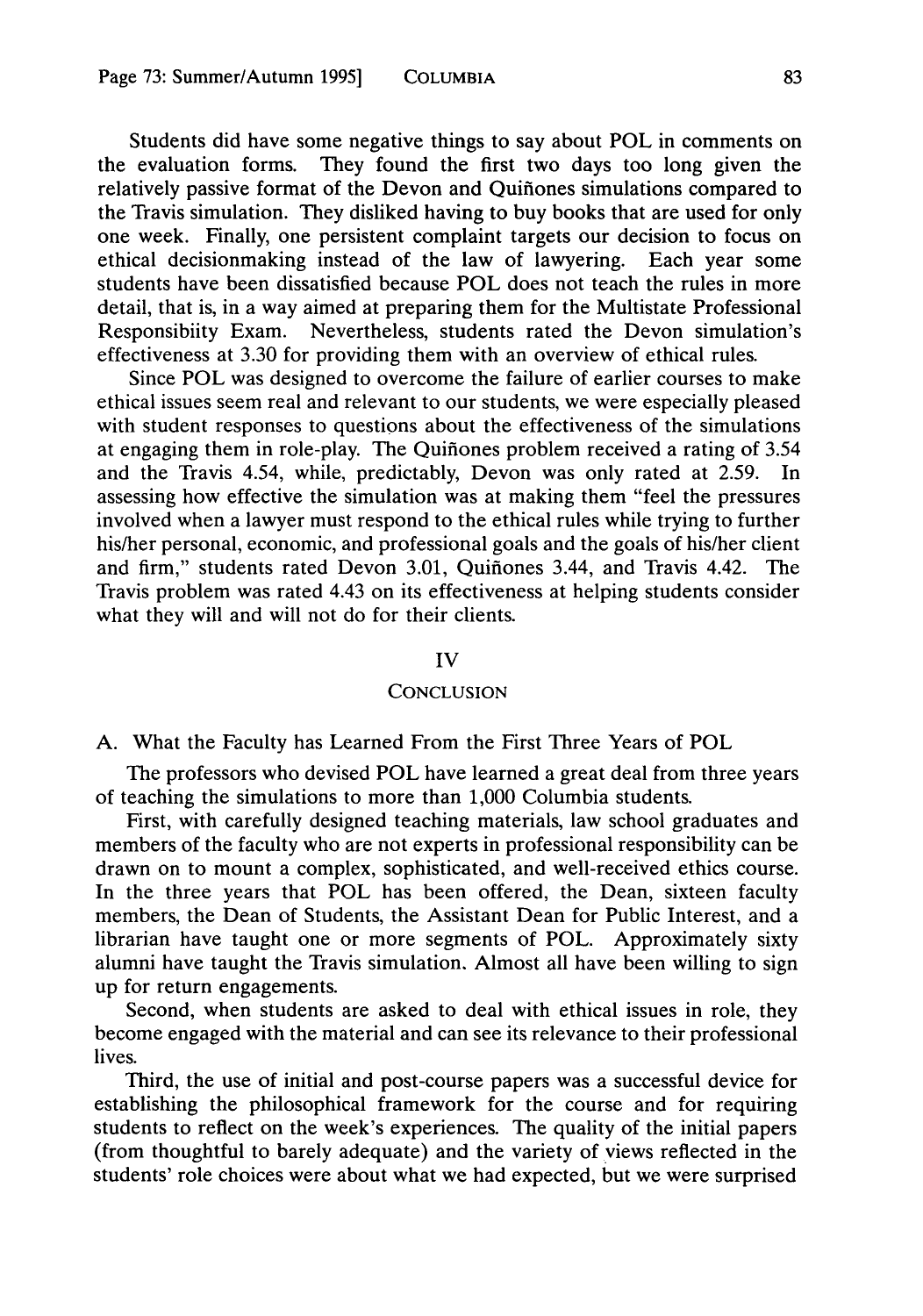by the number of students who stated in those first papers that the only ethical decision they would make in the first five years of practice was where to work. They began the course with the inaccurate, pessimistic, perhaps even irresponsible view that in their early years as professionals, once they make the decision to work in a large firm, they will simply be expected to do what they are told, not to participate as decisionmakers on issues presenting ethical difficulties. Their responses to the questions on the course evaluation about the success of the course at engaging them and making them aware of the competing pressures that they will experience during practice indicates that they left the course with a more nuanced view of their responsibility to attend to ethical decisionmaking. In the final papers, a gratifying number of students (my estimate is about 15 to 20 percent) mentioned changing or modifying their initial role choice because of their experiences in the course.

Fourth, POL powerfully demonstrates the importance of good counseling skills both to ethical practice and to good outcomes for the client. During the Travis simulation, student lawyers were likely to have trouble resolving ethical dilemmas in ways that satisfied their professional responsibilities and achieved their client's needs if they did not know how to sit down with a client and raise tough questions, if they backed off in the face of client resistance, if, when faced with client ambivalence or inconsistent direction, they picked the goals that were most comfortable or most familiar to the lawyer and pursued only those, if they were uncomfortable with anger or other emotions that clients bring to their lawyers' offices, or if they imposed their own values and their own senses of what the best outcome would be on the clients, rather than listening and following the client's directions.

Fifth, even though the students were generally sophisticated in their analysis of ethical issues, their analysis was often trumped by the power of the game-the drive to win-once they began negotiations. During the Travis divorce negotiation, too many students lost sight of their ethical obligations and their clients' interests as they got caught up in a competitive, adversarial negotiation. The students were terrific at recognizing the issues but not as terrific when it was time to play the game-to counsel the client and to conduct the negotiation. Often, the desire to win at the negotiating table overrode both ethical and prudential concerns. Often, the student lawyers withheld information and reached an agreement that was unlikely to last and that, when it unraveled in the future, would leave the clients in a worse position-financially and emotionally-than they would have been in if represented by a problemsolving attorney. In a small but disturbing number of situations, student lawyers lied. Even so, the chance to be exposed to their own conduct, and to have it criticized by student associates, student adversaries, respected lawyers, and faculty members makes us slightly more sanguine about those students' prospects.

Sixth, it can be hard, even in an ethics course, to resist group pressure and to hold on to one's view of the ethical way to proceed. After the course, some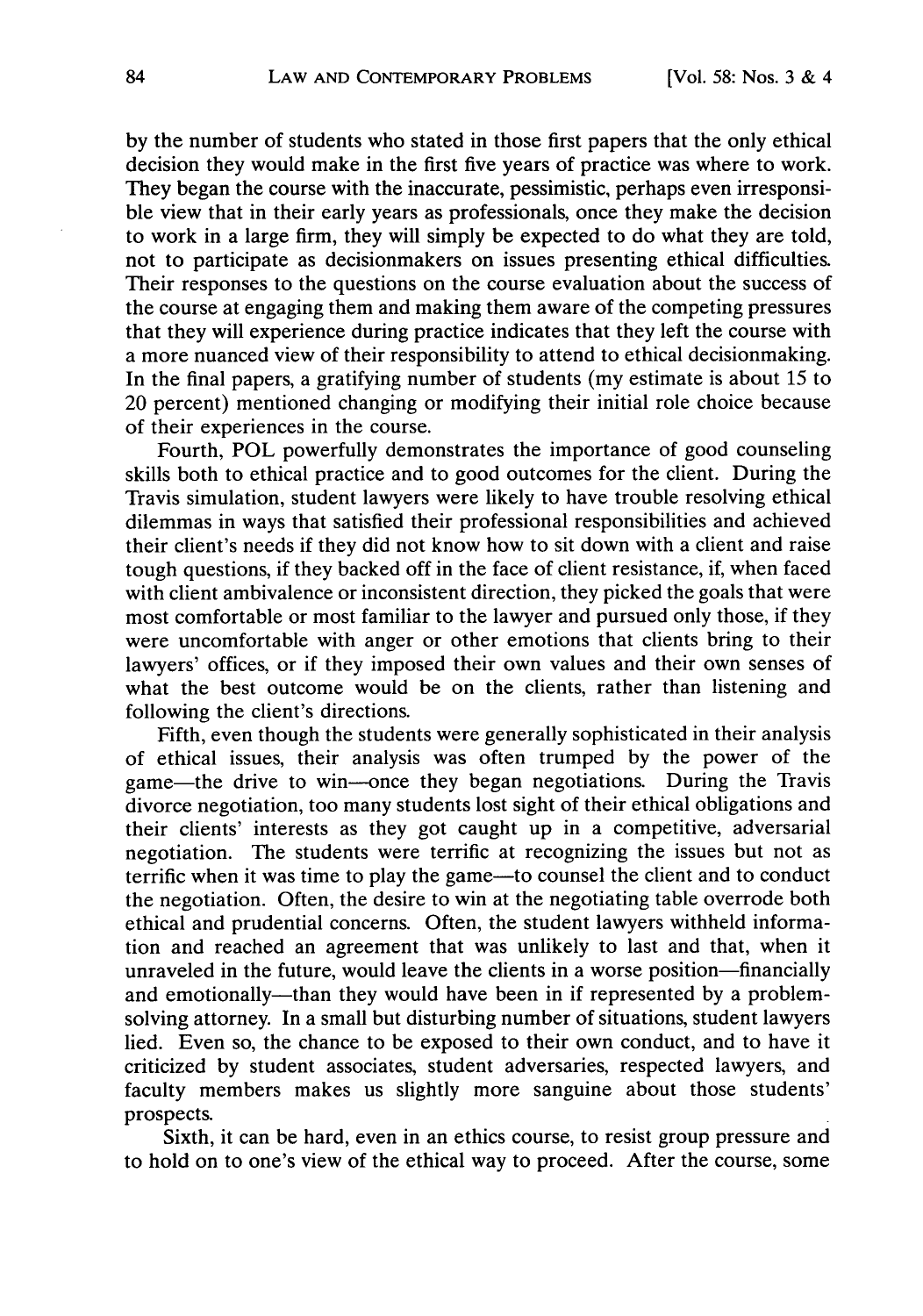students reported they had tried during the Travis simulation to raise ethical issues, to put on the ethical brake, but that they gave in to group pressure when their efforts were dismissed by their more vocal partners. The power of the herd is not a new insight, but it is useful to be reminded of its strength and to see how, even in a course focusing on ethics, attempts to discuss an issue can be defeated if vocal members of the group are uninterested in or uncomfortable talking about the issue.

## B. Future Challenges

POL has all the virtues and all the vices of an intensive one-week course. Students are focused on the subject because they are not diverted by other courses or by the myriad extra-curricular activities that take over their lives later in the semester. On the other hand, the pace of the course does not allow time for reflection and does not permit deeper exploration of the many important major and minor issues that arise as the week proceeds. The breadth of course coverage is also limited, leaving students without even an introductory exposure to many critical and basic ethical issues.

Thus, POL is only one step toward appropriate consideration of professionalism issues by our law students. So far, the faculty concerned with this subject believe it is a better step than the available alternatives. We doubt that the "pure pervasive" method will reach as many students as  $POL<sup>17</sup>$  and we have not seen mandatory full-semester courses that hold student attention and achieve the involvement from "regular" faculty that POL continues to have.<sup>18</sup> We therefore plan to continue with POL. This framework gives important time to the subject of professionalism (the first week of third year, immediately after a summer job and law-firm interview week), thus allowing the school to declare that the subject is important in a way that occasional references in regular classes or a traditionally taught two-hour course does not. However, we are well aware that five days of instruction, even with simulations that engage many students, is not a sufficient program, and that our failure to have follow-up offerings must be remedied.

As Columbia considers its next steps, we face the challenge of not having found a permanent member of the faculty who specializes in this important subject. The area remains high on the list of subject-matter areas for faculty recruitment. But, as indicated by the number of faculty members who have been willing to take on POL teaching assignments, the Columbia faculty is relatively strong in professors who are seriously interested in this field and have useful professional experience. It has been possible to mount the POL course

**<sup>17.</sup>** While Columbia has never formally surveyed its faculty to determine the extent to which attention to ethical matters pervades the curriculum, my impression is that ethical matters are addressed in a large number of courses.

<sup>18.</sup> In the fall of 1995, the full-time faculty spent 125.5 hours teaching POL (70 hours on Devon Leasing and Quifiones and 59.5 hours on Travis), which is more than four times the number of faculty teaching hours in a traditional one-semester, two-credit ethics course.